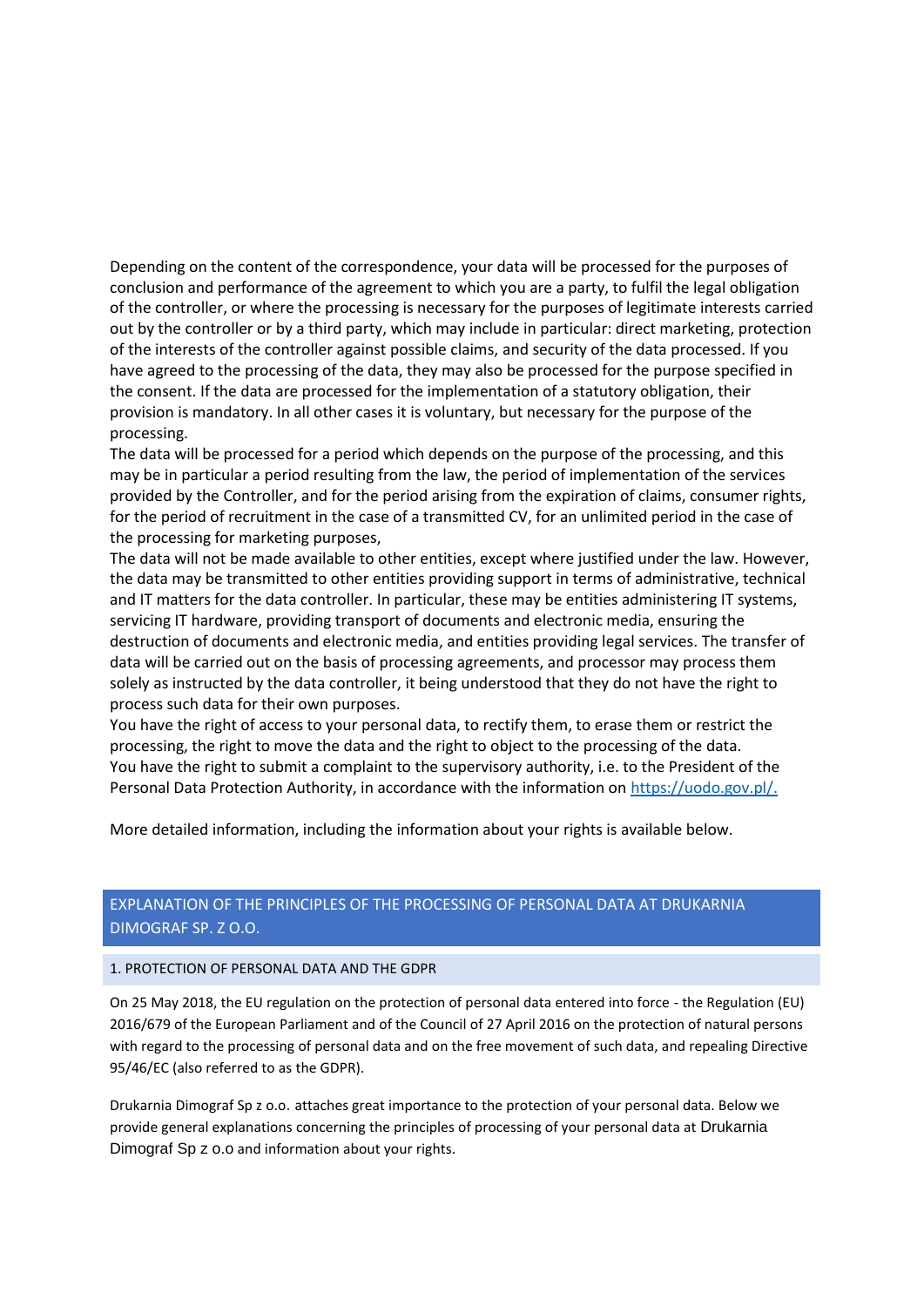The information on this website is not binding and its purpose is to explain your rights in the scope of personal data protection.

#### 2. WHO IS THE DATA CONTROLLER

The controller is the entity which decides on the purposes and means of processing. In some cases the data controller is specified by law.

Drukarnia Dimograf Sp z o.o is the data controller in cases where it decides about the purposes and means of processing. In some cases, the controller for your data will be the entities which have entrusted the Company with their processing. This will happen, among others, when you participate in projects financed from the resources of the European Union.

The information provided below applies only to the cases where the controller for your data is Drukarnia Dimograf Sp. z o.o.

#### 3. THE PURPOSES FOR WHICH WE PROCESS YOUR DATA

In every case, Drukarnia Dimograf Sp. z o.o. must have a basis for the processing of your data. Detailed information on the purposes and bases for the processing of data will be provided to you at the time when the data are collected, and if the data are not collected directly from the data subject, with the first correspondence, not later than within 30 days.

#### 4. HOW LONG WE WILL STORE DATA

We will not store your data for longer than necessary for the purpose of the processing of the data. In each case when we collect data, we will inform you about the purpose for which the data will be processed and about how long we will store them.

#### 5. TO WHOM WE DISCLOSE YOUR DATA

We attach special importance to the protection of your privacy. Your data will be made available to other entities only in the following cases:

- 1. If the obligation to provide them arises from the law. For example, we will have to provide your data at the request of a court, prosecutor or police.
- 2. We provide the data to other entities if it is necessary for the performance of the purpose of data processing, e.g., to send correspondence or carry goods.
- 3. If you agree to the provision of data, we will provide them as specified in the consent.

The data will also be disclosed to entities providing technical and administrative services to Drukarnia Dimograf Sp. z o.o. and to entities performing other services (these are referred to as the processors). These may be, for example:

- Entities administering the IT systems of Drukarnia Dimograf Sp. z o.o.
- Entities providing transport of documents.
- Entities destroying documents and IT media.
- Entities providing specialist support in training, consulting and legal matters.
- Entities providing specialist services for customers of Drukarnia Dimograf Sp. z o.o.

In each of these cases, the processor may process data only at the request of Drukarnia Dimograf Sp. z o.o., and its responsibilities are strictly specified in the agreement. Before the conclusion of the agreement, Drukarnia Dimograf Sp. z o.o. verifies whether the processor guarantees the protection of your interests.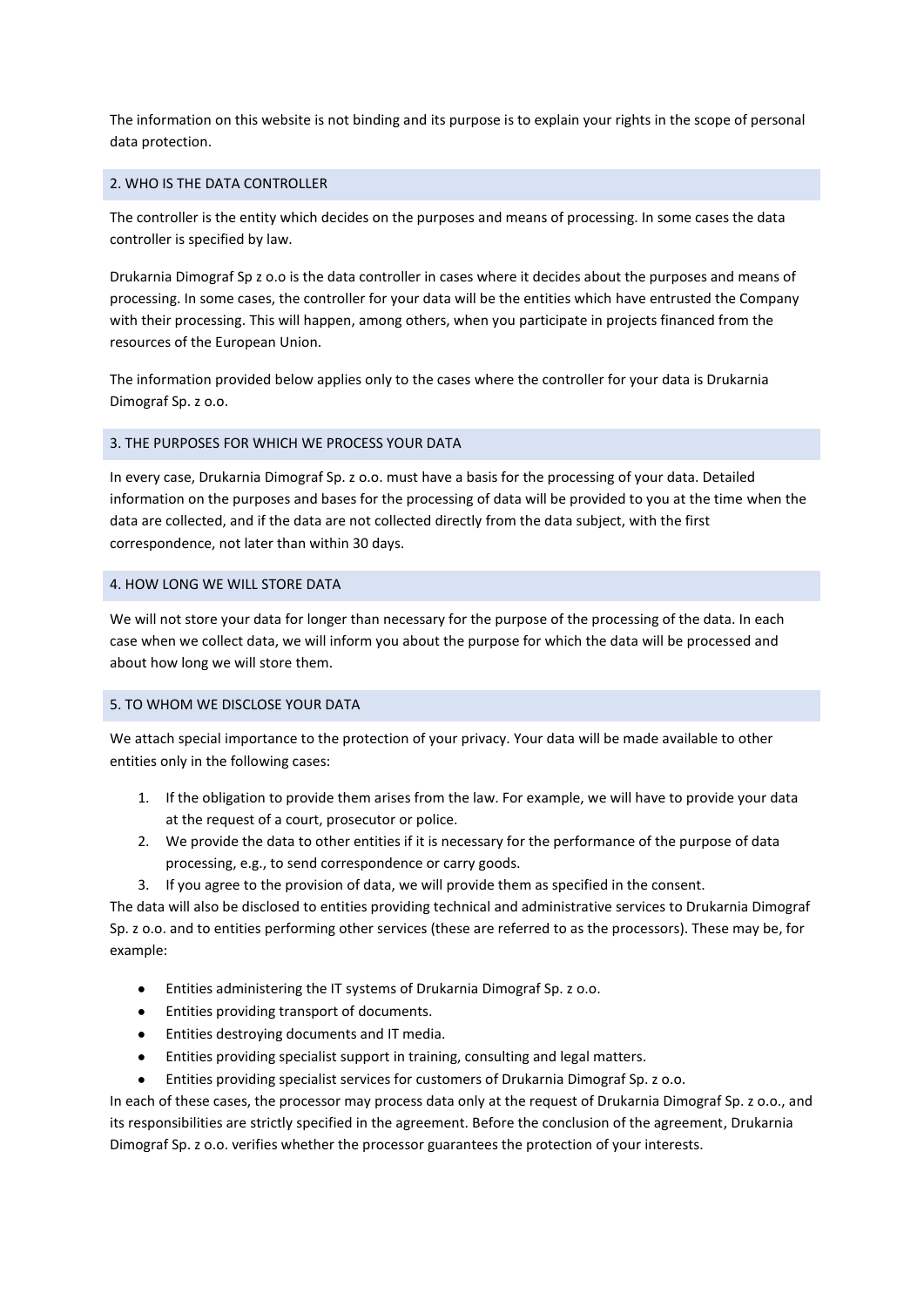#### 6. RIGHTS OF THE PERSONS WHOSE DATA WE PROCESS

The General Data Protection Regulation (the so-called GDPR: [https://eur-lex.europa.eu/legal-content/EN-](https://eur-lex.europa.eu/legal-content/EN-PL/TXT/?uri=CELEX:32016R0679&from=PL)[PL/TXT/?uri=CELEX:32016R0679&from=PL\)](https://eur-lex.europa.eu/legal-content/EN-PL/TXT/?uri=CELEX:32016R0679&from=PL) gives the possibility to exercise a number of rights to the persons whose data we process. Below we briefly describe these rights, we explain how to exercise them, and we indicate the cases where you will not have such rights.

## THE RIGHT TO ACCESS YOUR DATA

Any person who submits a relevant request with us will obtain the information whether Drukarnia Dimograf Sp. z o.o. processes their personal data and additionally the following information:

- About the purpose of the processing of the data at Drukarnia Dimograf Sp. z o.o.
- About the categories of such data.
- $\bullet$ Information about the recipients or categories of recipients of the data.
	- *the "recipient" means a natural or legal person, public authority, agency or another body, to which the personal data are disclosed, whether a third party or not. However, public authorities which may receive personal data in the framework of a particular inquiry in accordance with Union or Member State law shall not be regarded as recipients; the processing of those data by those public authorities shall be in compliance with the applicable data protection rules according to the purposes of the processing*
- About the period for which the data will be processed or the criteria for determining this period.
- About your rights.
- How to lodge a complaint with the supervisory authority.
- About where Drukarnia Dimograf Sp. z o.o. has your data from.
- Information about automated decision making, including profiling, if applicable.

You may also receive a copy of your data. You will receive the first copy of the data free of charge, but Drukarnia Dimograf Sp. z o.o. will charge for each subsequent copy.

Drukarnia Dimograf Sp. z o.o. may ask you to specify which data your request refers to. If the search for the data requires a disproportionate effort to find the personal data, Drukarnia Dimograf Sp. z o.o. will request you to provide information allowing those data to be found.

Drukarnia Dimograf Sp. z o.o. will not provide you with this information and data if the law requires it to keep such data secret or if their provision would harm the rights of other persons.

The procedure to exercise the right of access to data is described in sections 7-8.

#### THE RIGHT TO RESTRICT THE PROCESSING

You may exercise this right in the following cases:

- 1. If you contest the correctness of the data Drukarnia Dimograf Sp. z o.o. will restrict the processing for a time which will allow it to check the correctness of the data.
- 2. If Drukarnia Dimograf Sp. z o.o. processed the data in breach of law, it should remove your data. Instead, you may request their processing to be restricted.
- 3. If Drukarnia Dimograf Sp. z o.o. wishes to erase your data because it no longer needs it, you may request restriction of their processing if you need them for the establishment, exercise or defence of legal claims. In this case, Drukarnia Dimograf Sp. z o.o. will request you to show that the data subject indeed requires them for that purpose.
- 4. If you object to the processing of data based on the public interest or legitimate interests (you will be informed about the basis of the processing when the data are collected), until it is determined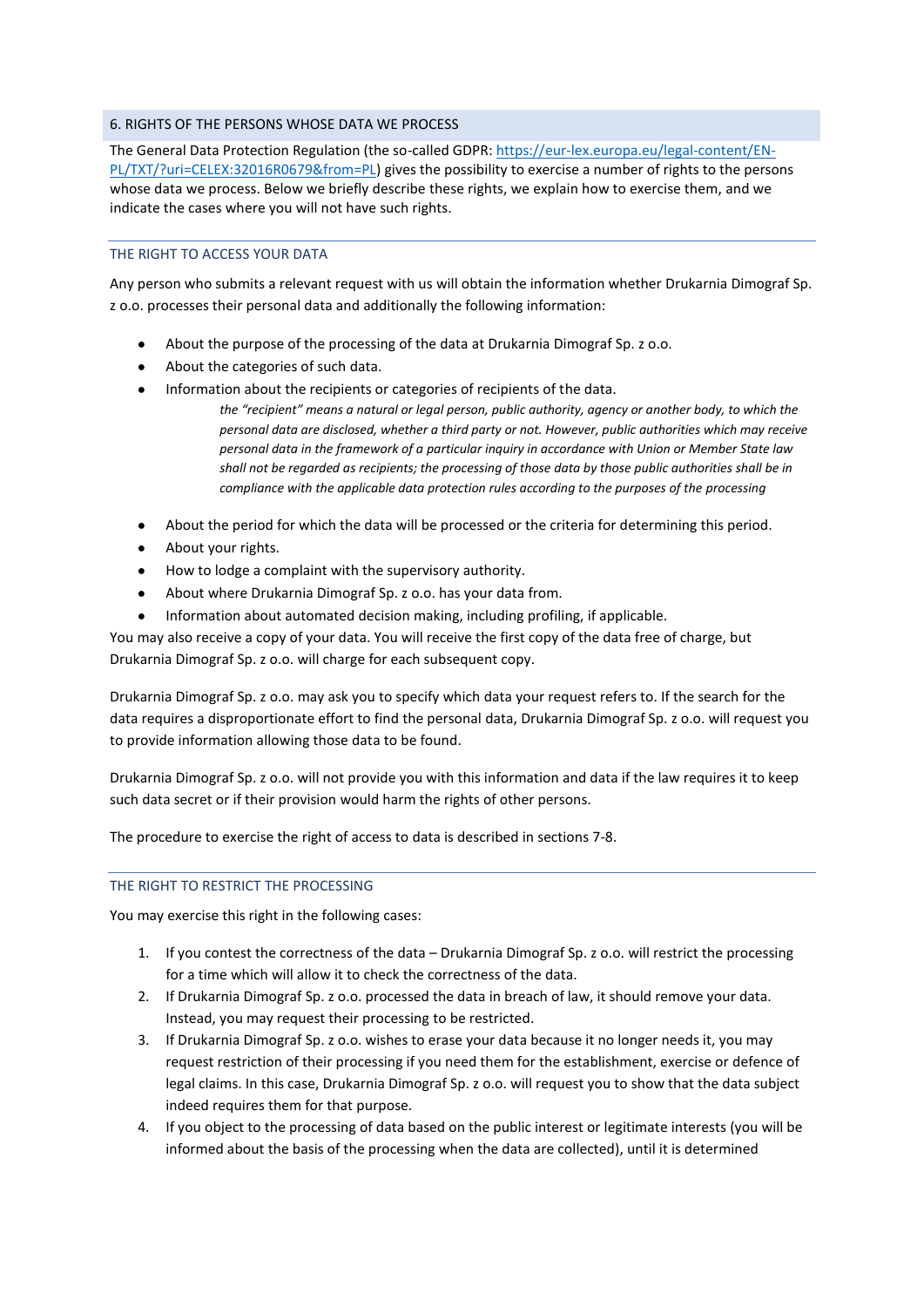whether the legitimate bases on the part of the Company take precedence over the grounds for the objection.

If the processing is restricted, Drukarnia Dimograf Sp. z o.o. will not perform any operations and will only be storing thee data. However, Drukarnia Dimograf Sp. z o.o. will be able to perform other operations in the following situations:

- 1. If you consent to this.
- 2. For the establishment, exercise or defence of legal claims.
- 3. For the protection of the rights of another natural person.
- 4. On important grounds of public interest of the European Union or of a Member State.

You will not be able to exercise this right if other provisions stipulate its restriction.

The procedure to exercise the right of restriction of processing is described in sections 7-8.

THE RIGHT TO HAVE THE DATA AMENDED OR COMPLETED

If your data are incorrect or incomplete, you have the right to request their amendment or completion.

The procedure to exercise this right is described in sections 7-8.

## THE RIGHT TO HAVE THE DATA ERASED

This right is also referred to as the right to be forgotten. You have this right in the following cases:

- 1. Personal data are no longer necessary for the purposes for which they were collected or otherwise processed. Please note that in this case Drukarnia Dimograf Sp. z o.o. should erase your data even if you do not submit a request to exercise this right.
- 2. The data subject has withdrawn the consent which provided the basis for the processing and there is no other legal basis for the processing. Please note that if the consent is withdrawn, Drukarnia Dimograf Sp. z o.o. should discontinue the processing even if you do not submit a request to exercise this right.
- 3. The data subject objects to the processing of personal data which concern them:
	- a) for reasons connected with their particular situation to the processing of personal data which concern them based on the public interest or legitimate interests and there are no overriding legitimate bases for the processing,
	- b) to the processing of personal data for the needs of direct marketing.
	- Please note that Drukarnia Dimograf Sp. z o.o. should discontinue the processing even if you do not submit a request to exercise this right.
- 4. Personal data were processed in breach with the law. Please note that in this case Drukarnia Dimograf Sp. z o.o. should erase your data even if you do not submit a request to exercise this right.
- 5. Personal data must be erased in order to comply with the legal obligation specified in the Union or Member State law applicable to the controller. Please note that in this case Drukarnia Dimograf Sp. z o.o. should erase your data even if you do not submit a request to exercise this right.
- 6. Personal data were collected in the context of the offering of information society services referred to in Article 8(1) of the GDPR.

Contrary to the information provided by media, this right has a complementary nature and you will be able to exercise it if Drukarnia Dimograf Sp. z o.o. fails to comply with its obligation to discontinue the processing of data.

The procedure to exercise the right to have the data erased is described in sections 7-8.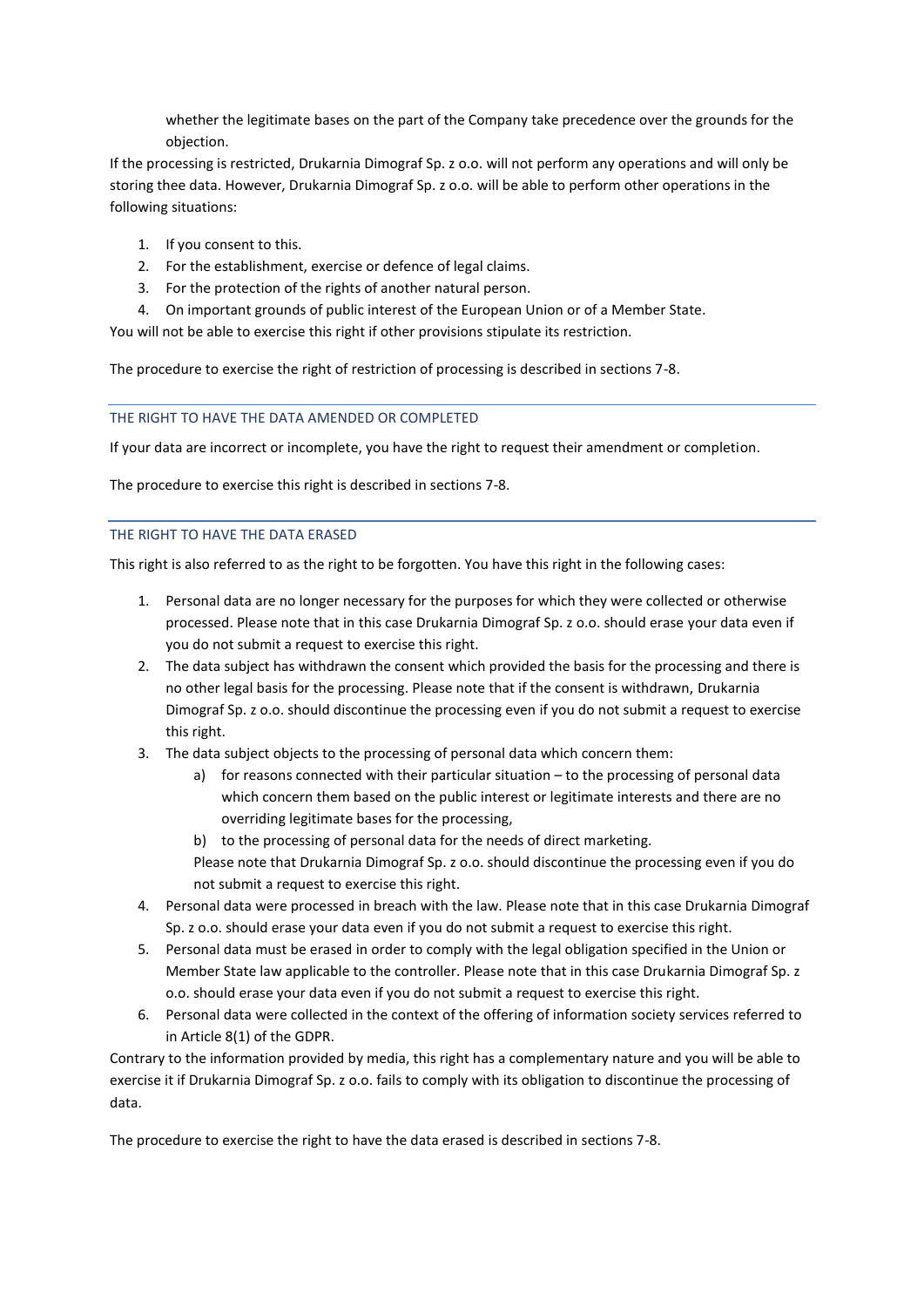#### THE RIGHT TO OBJECT

You have the right to object only where the data are processed under Article 6(1)(e) or (f) of the General Data Protection Regulation.

*In accordance with the GDPR, processing is lawful only in the cases where – and to the extent that – at least one of the following applies:*

- *a) the data subject has given consent to the processing of his or her personal data for one or more specific purposes;*
- *b) processing is necessary for the performance of a contract to which the data subject is party or in order to take steps at the request of the data subject prior to entering into a contract;*
- *c) processing is necessary for compliance with a legal obligation to which the controller is subject;*
- *d) processing is necessary to protect the vital interests of the data subject or of another natural person;*
- *e) processing is necessary for the performance of a task carried out in the public interest or in the exercise of official authority vested in the controller;*
- *f) processing is necessary for the purposes of the legitimate interests pursued by the controller or by a third party, except where such interests are overridden by the interests or fundamental rights and freedoms of the data subject which require protection of personal data, in particular where the data subject is a child. Point (f) does not apply to processing carried out by public authorities in the performance of their tasks.*

This right may be exercised by a person due to its particular situation, therefore if you object to the processing of data, Drukarnia Dimograf Sp. z o.o. asks you to describe the particular situation which provides the grounds for that objection.

If the data are processed for the performance of legitimate interests which are direct marketing, after receiving the objection, Drukarnia Dimograf Sp. z o.o. will immediately discontinue the processing of data for that purpose.

In order to be able to demonstrate that data are processed lawfully, the Company will process information about any submitted objection, such as the date of its submission, the data identifying the person who submitted the objection (such as name, surname, identity card number), description of the situation, scope and basis for the processing of data to which the objection relates

The procedure to exercise this right is described in sections 7-8.

## THE RIGHT TO HAVE THE DATA MOVED

This right may be exercised in relation to the data processed in the IT systems, if the data are processed on the basis of a consent of the data subject or under an agreement. This right applies only to the data provided by the person or collected from the person.

The procedure to exercise this right is described in sections 7-8.

## 7. HOW YOU CAN EXERCISE YOUR RIGHTS

In order to exercise e.g. the right to have the data amended or completed, you may directly contact the staff member of Drukarnia Dimograf who is your contact person or you may use the telephone number: +48 33811 81 61 or email: [info@dimograf.com](mailto:info@dimograf.com)